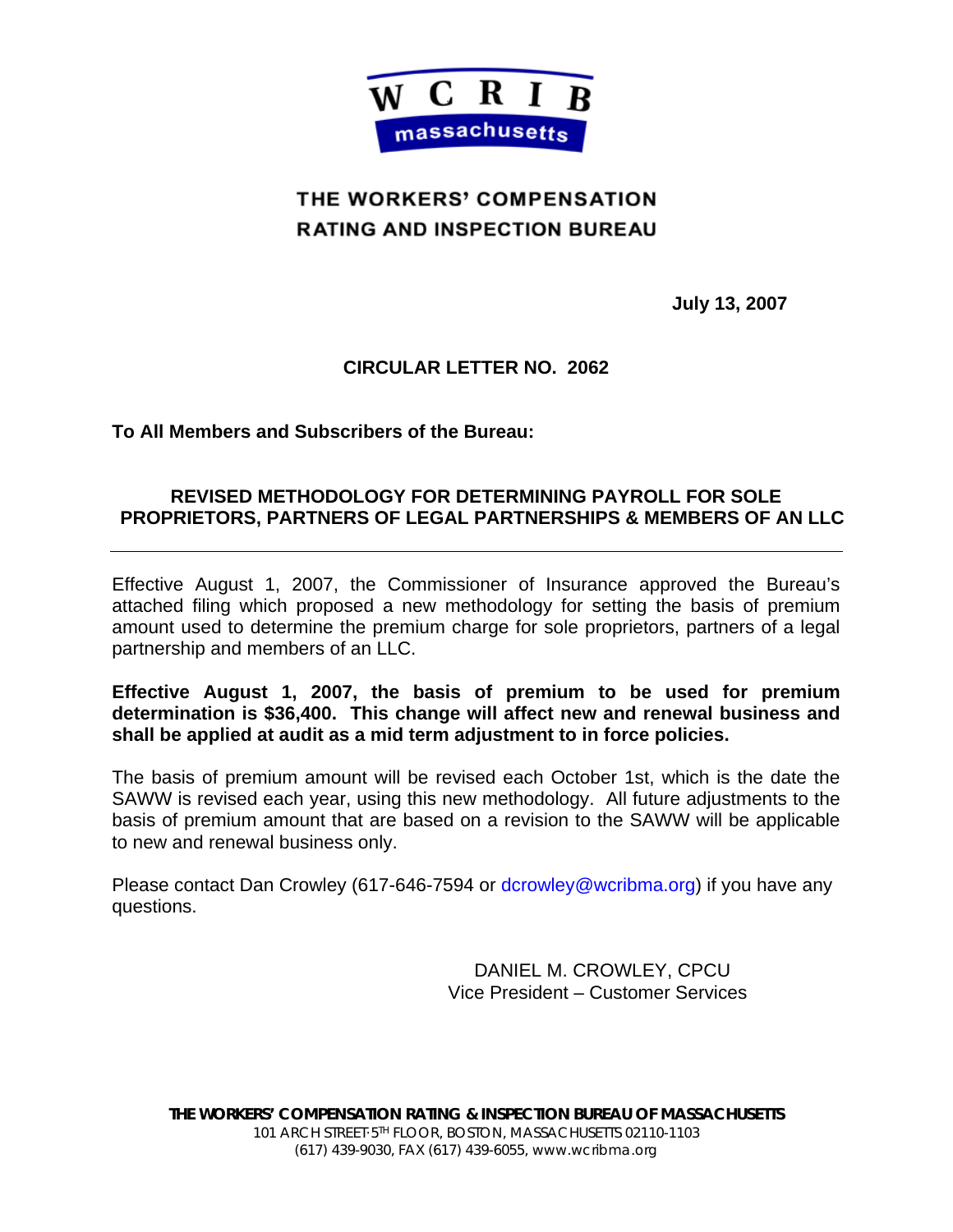

## **THE WORKERS' COMPENSATION RATING AND INSPECTION BUREAU**

July 9, 2007

The Honorable Nonnie S. Burnes Commissioner of Insurance Commonwealth of Massachusetts One South Station Boston, MA 02110-2208

### RE: Revision to the Methodology Used to Determine the Payroll for Sole Proprietors, Partners of Legal Partnerships & Members of an LLC

Dear Commissioner Burnes:

The Bureau requests your approval to change the current methodology for setting the assumed remuneration amount used to determine the premium charge for sole proprietors, partners of a legal partnership and members of an LLC. The Bureau's Governing Committee recently voted to propose this change in methodology, which will result in a lower assumed remuneration figure than under the current approved methodology.

Sole proprietors, partners of a legal partnership (and members of an LLC per a DIA directive) may elect to be employees pursuant to Chapter 169 of the Acts of 2002 for the purpose of obtaining workers' compensation insurance coverage for themselves. The associated premium is currently calculated by assuming a remuneration figure of \$52,000. At recent Bureau/Producer Advisory Group meetings, it was discussed that many sole proprietors are not purchasing workers' compensation insurance for themselves because the assumed remuneration figure of \$52,000 is too high. The Bureau/Producer Advisory Group asked that the Bureau explore the possibility of reducing the fixed payroll amount in an effort to make coverage for sole proprietors, partners, and members of LLCs more affordable and therefore encourage more individuals to purchase coverage for themselves.

Attached is a spreadsheet showing the median annual wage from the May 2006 MA Labor & Workforce Development Survey for the bulk of occupations that we associate with sole proprietors, partners of a legal partnership and members of an LLC. The wage information shows that of the 23 occupations listed only 3 have a median annual wage equal to or higher than the current established \$52,000 remuneration figure. The weighted average of the median wages for the listed occupation groups is \$35,843. The Bureau used this information to propose the following change in methodology.

THE WORKERS' COMPENSATION RATING & INSPECTION BUREAU OF MASSACHUSETTS 101 ARCH STREET 5TH FLOOR, BOSTON, MASSACHUSETTS 02110-1103 (617) 439-9030, FAX (617) 439-6055, www.wcribma.org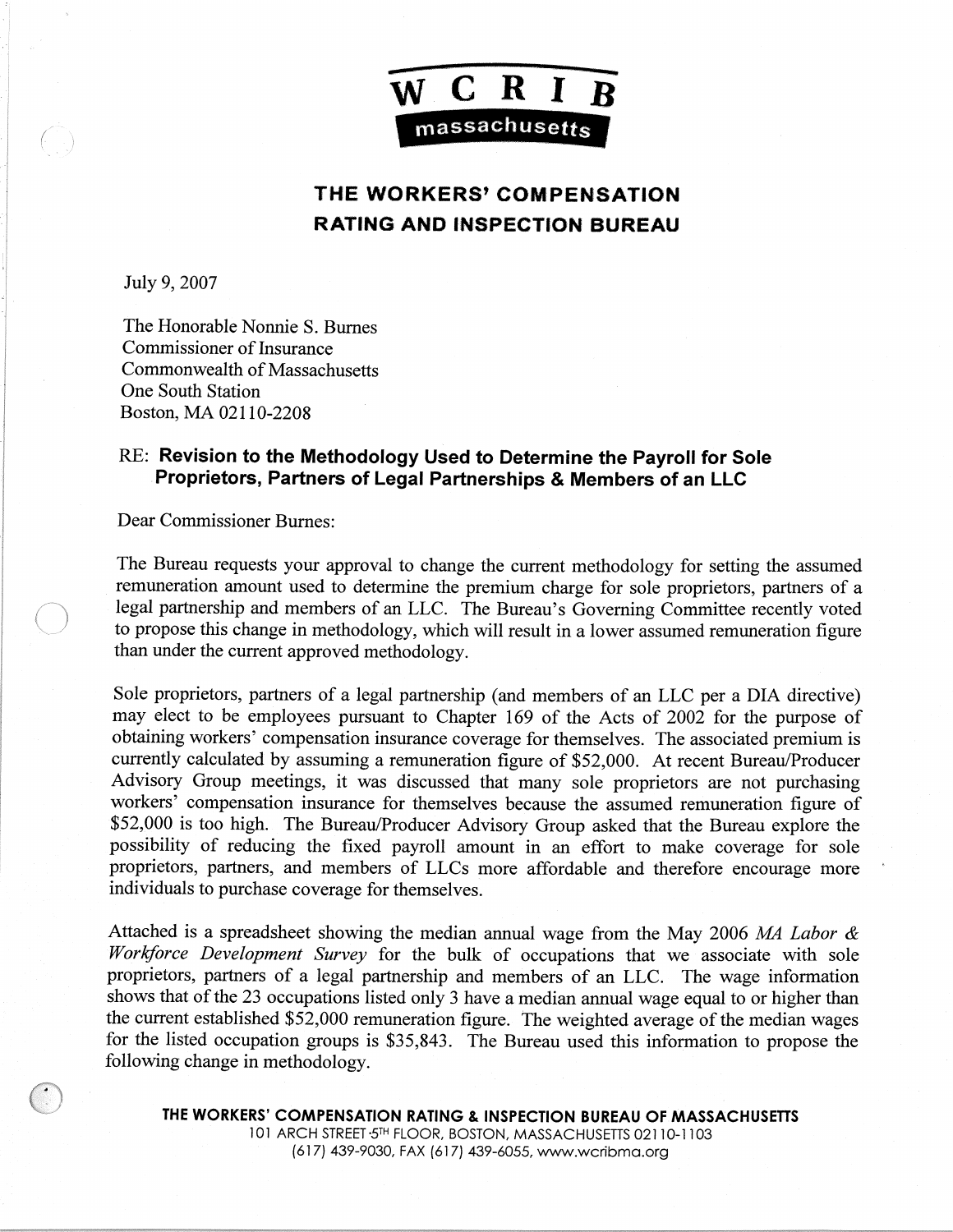Currently, the assumed remuneration is calculated as:

Assumed Remuneration = State Average Weekly Wage (SAWW) x 52 weeks Subject to rounding to the nearest \$100

#### The proposed new formula would be:

### Assumed Remuneration = SAWW x 70% x 52 weeks Subject to rounding to the nearest \$100

Effective October 1, 2006, the SAWW in the Commonwealth of Massachusetts is \$1,000.43. The SAWW of \$1,000.43 x 70% x 52 weeks = \$36,415.65. If the Bureau's proposed new methodology is approved, the assumed remuneration to be used for premium determination would be \$36,400.00 rather than \$52,000.00. The assumed remuneration amount would be revised each October 1st, which is the date when the SAWW is revised each year, using this new methodology.

The Bureau requests an effective date of August 1, 2007.

Please let me know if you have any comments or questions. Thank you for your time and attention to this matter.

Sincerely,  $^{\prime}$ M $\sqrt{\Lambda}$ 

Daniel M. Crowley, CPCU Vice President Customer Services & Residual Market

**Attachments** 

cc:

Kevin Beagan, Director of State Rating Bureau Walter Horn, State Rating Bureau Caleb Huntington, State Rating Bureau Paul Meagher, President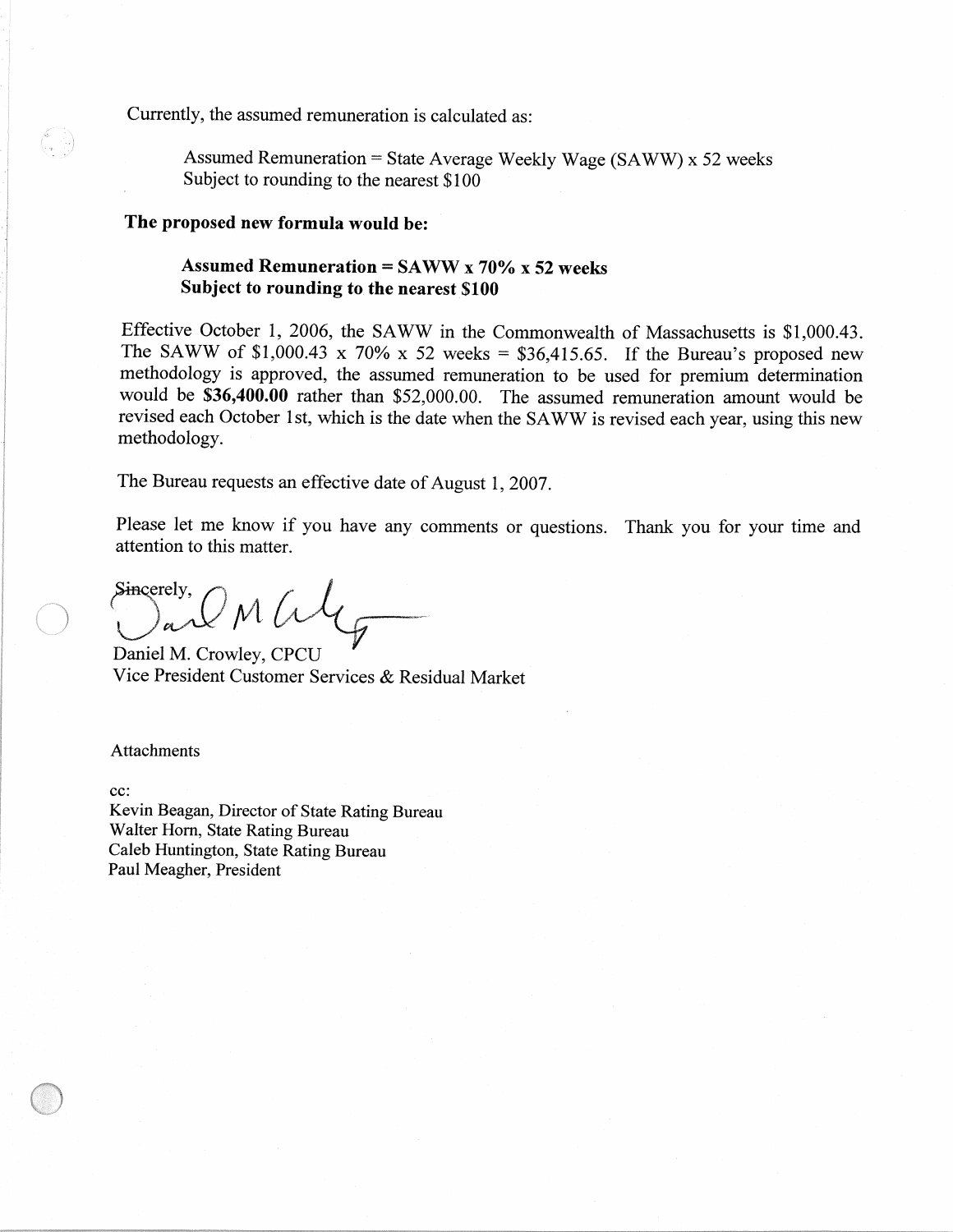| Occupation                                                                         | Employment*    | Median Annual Wage* |
|------------------------------------------------------------------------------------|----------------|---------------------|
| Chauffeurs<br>Taxi Drivers and                                                     | 5,270          | \$22,350            |
| Janitors and Cleaners, Except Maids and Housekeeping Cleaners                      | 55.860         | \$24,790            |
| Groundskeeping Workers<br>andscaping and                                           | 20,380         | \$27,850            |
| ans<br>Helpers-Electricia                                                          | 2,330          | \$29,110            |
| Helpers--Painters, Paperhangers, Plasterers, and Stucco Masons                     | 160            | \$23,430            |
| Helpers--Pipelayers, Plumbers, Pipefitters, and Steamfitters<br>Helpers--Carpent   | 1,210          | \$29,560            |
| ers                                                                                | 1.330          | \$29,990            |
| <b>Truck Drivers, Light or Delivery Services</b>                                   | 19,510         | \$30,090            |
|                                                                                    | 770            | \$34,710            |
| Home Appliance Repairers<br>Floor Layers, Except Carpet, Wood, and Hard Tiles      | 280            |                     |
| <b>Automotive Service Technicians and Mechanics</b>                                | 14,310         | \$36,740            |
| Painters, Construction and Maintenance<br>Truck Drivers, Heavy and Tractor-Trailer | 4.420          | \$38,950            |
|                                                                                    | 25,280         | \$40,010            |
| Computer, Automated Teller, and Office Machine Repairers                           | 2,670          | \$40,290            |
| Cement Masons and Concrete Finishers                                               | 1,630          | \$40,350            |
| orers<br><b>Construction Labo</b>                                                  | 15,430         | \$40,860            |
| and Related Repairers<br>Automotive Body                                           | 4,050          | \$40,870            |
| Roofers                                                                            | 1,720          | \$44,960            |
| itioning, and Refrigeration Mechanics and Installers<br>Heating, Air Cond          | 6.330          | \$46,610            |
| Carpenters                                                                         | 21,350         | \$47.340            |
| Electricians                                                                       | 13,300         | \$52,220            |
| and Steamfitters<br>Plumbers, Pipefitters,                                         | 10,570         | \$53,420            |
| Tile and Marble Setters                                                            | 500            | \$54,230            |
|                                                                                    | Wgt Avg Median | \$35,843            |

\* MA Labor & Worforce Development May 2006 Survey Data

 $\begin{pmatrix} 1 \\ 1 \end{pmatrix}$ 

 $\bigcirc$